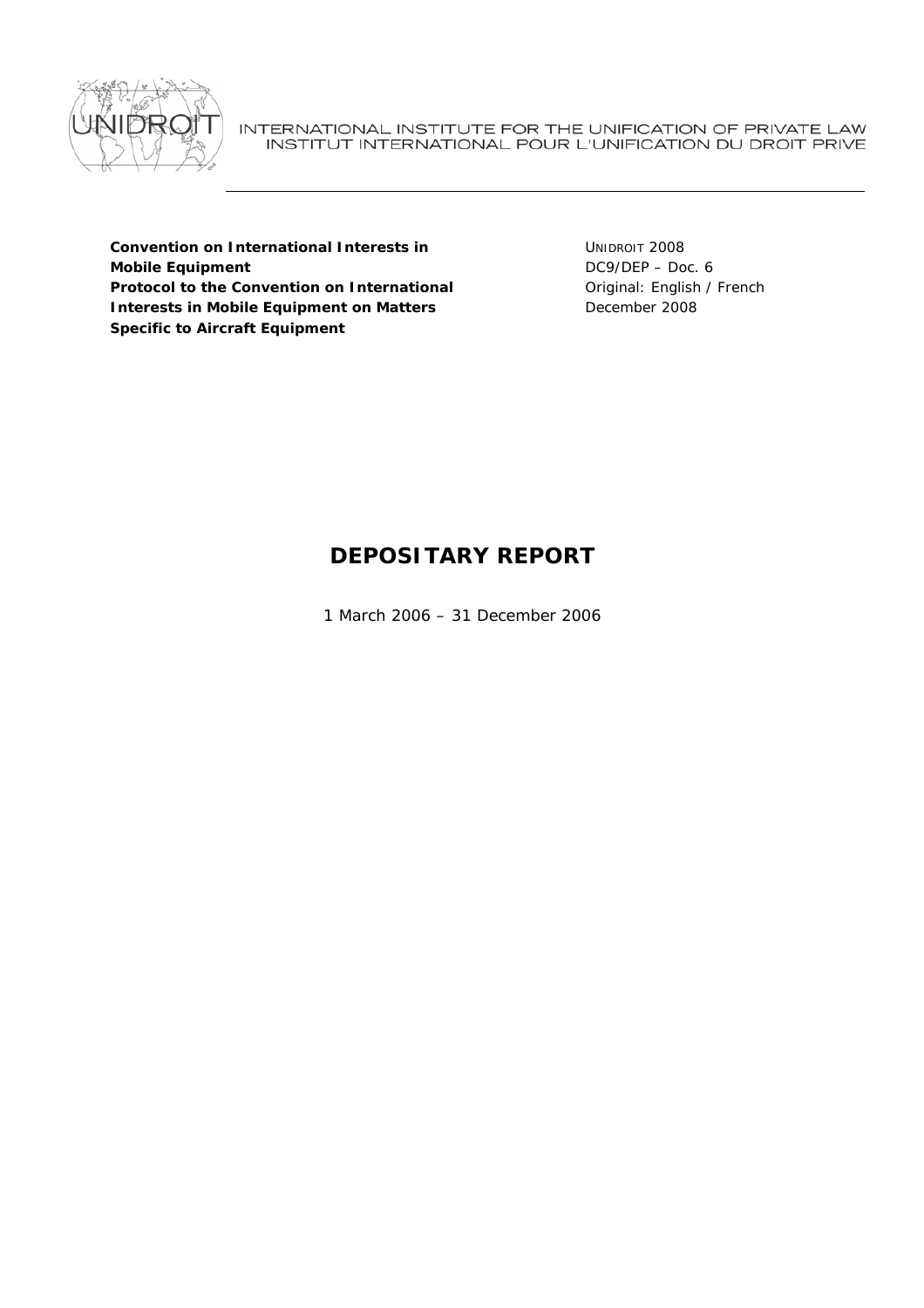## **Introduction**

1. The *Convention on International Interests in Mobile Equipment* (the Convention) and the *Protocol to the Convention on International Interests in Mobile Equipment on Matters Specific to Aircraft Equipment* (the Aircraft Protocol) were both opened for signature on 16 November 2001 at the conclusion of a Diplomatic Conference held under the joint auspices of the International Civil Aviation Organization (ICAO) and the International Institute for the Unification of Private Law (UNIDROIT).

2. The Convention as applied to aircraft objects, and the Aircraft Protocol, entered into force on 1 March 2006. Article 49 of the Convention provides for the Convention to enter into force on the first day of the month following the expiration of three months after the date of the deposit of the third instrument of ratification, acceptance, approval or accession, but only as regards a category of objects to which a Protocol applies. Article XXVIII of the Aircraft Protocol provides for the Aircraft Protocol to enter into force on the first day of the month following the expiration of three months after the date of the deposit of the eighth instrument of ratification, acceptance, approval or accession. The eighth instrument of ratification, acceptance, approval or accession was deposited by Malaysia on 2 November 2005.

3. The Convention establishes an international legal regime for the creation, enforcement, registration and priority of security interests and interests held by chargees, conditional sellers and lessors in three categories of high-value, uniquely-identifiable mobile equipment: (a) airframes, aircraft engines, and helicopters; (b) railway rolling stock; and (c) space assets.**<sup>1</sup>** The Convention is a framework convention, and for each of the three categories of mobile equipment is can apply only through separate Protocols. The Aircraft Protocol provides for the application of the Convention in relation to aircraft objects, and modifies the operation of the Convention to the particular requirements of transactions involving those categories of equipment.

4. The economic principles underlying the Convention are straightforward. In asset-based financing, in the event of default, a creditor's ability to have prompt recourse to the underlying assets is central to how the transaction's risks, and overall costs, are calculated. Where national legal rules for the recognition and enforcement of security interests present impediments to such prompt recourse, or are materially different, this can increase the risks (or perceived risks) for the creditor, particularly if, as in the case of aircraft objects, the object will be moving through different jurisdictions and possibly become subject to such national legal rules at the time of default. The costs of finance are higher due to these risks.

5. The Convention establishes an international legal framework for the creation, recognition, registration and enforcement of "international interests" in high-value mobile equipment. It provides certainty about the rules that will be applied in the event of default, and thereby reduces both the risks described in the previous paragraph and the costs of the parties in financing transactions.

## **Basis of the report**

6. This report has been prepared by UNIDROIT, in its capacity as Depositary of the Convention and Aircraft Protocol, pursuant to Article 61(1) of the Convention and Article XXXVI(1) of the Aircraft Protocol.

 $\overline{a}$ **<sup>1</sup>** Article 51 of the Convention provides that the Depositary may create working groups to assess the feasibility of extending the application of the Convention, through one or more Protocols, to objects of any category of high-value mobile equipment.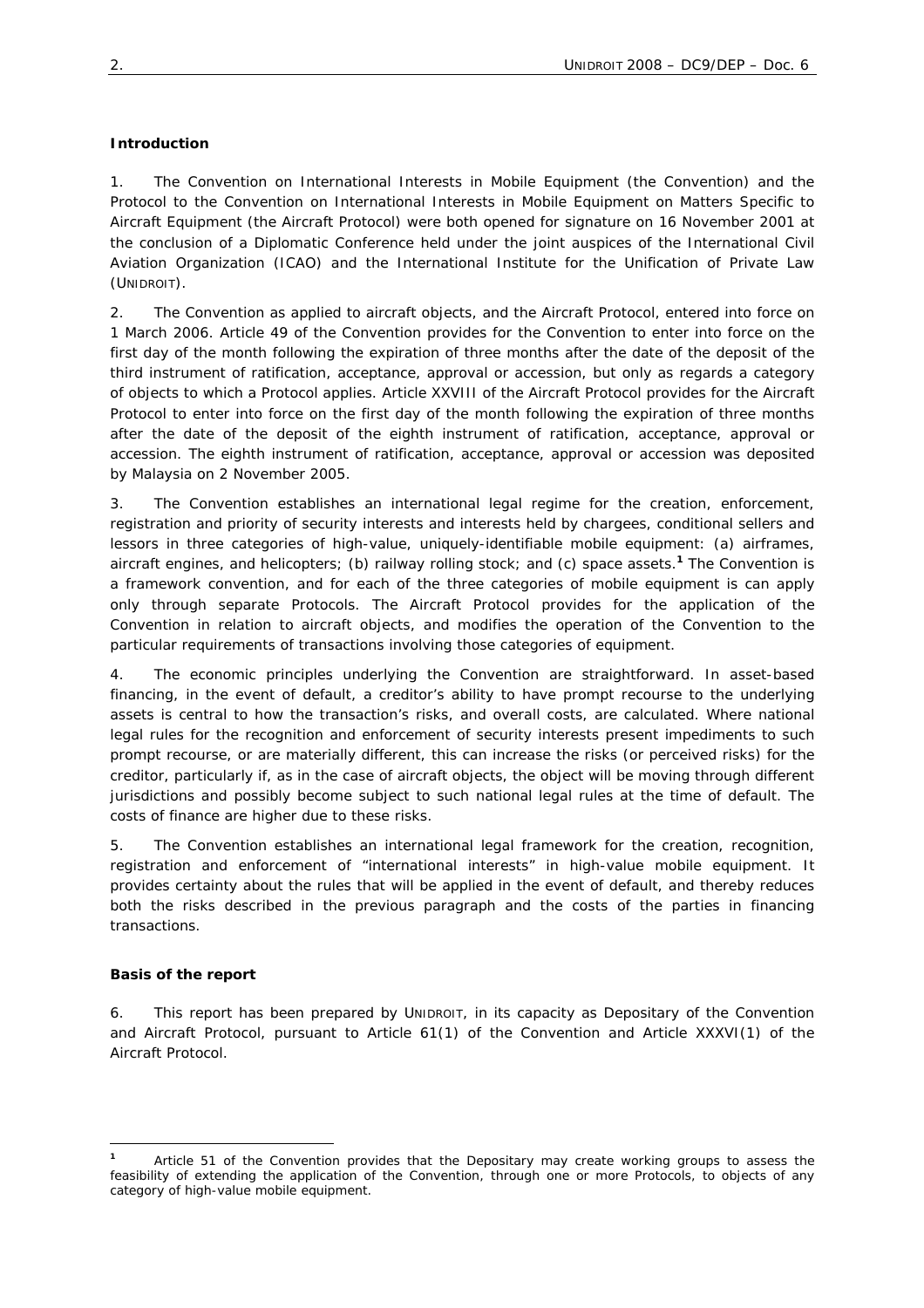7. Article 61(1) of the Convention provides:

The Depositary shall prepare reports yearly or at such other times as the circumstances may require for the States Parties as to the manner in which the international regimen established in this Convention has operated in practice. In preparing such reports, the Depositary shall take into account the reports of the Supervisory Authority concerning the functioning of the international registration system.

8. Article XXXVI(1) of the Aircraft Protocol provides:

The Depositary, in consultation with the Supervisory Authority, shall prepare reports yearly, or at such other times as the circumstances may require, for the States Parties as to the manner in which the international regimen established in this Convention as amended by this Protocol has operated in practice. In preparing such reports, the Depositary shall take into account the reports of the Supervisory Authority concerning the functioning of the international registration system.

#### **The Reporting Period**

9. This report covers both the Convention and Aircraft Protocol for the period from the entry into force of the Aircraft Protocol, and the Convention as applied to aircraft objects, on 1 March 2006, to 31 December 2006 (the Reporting Period). Subsequent annual reports will cover full calendar-year periods from 1 January to 31 December.

#### **Depositary Activity during the Reporting Period**

10. On the commencement of the Reporting Period, the following States were Contracting States to the Convention and Aircraft Protocol: Ethiopia, Ireland, Malaysia, Nigeria, Oman, Pakistan, Panama, and the United States of America.

11. The following States became Contracting States to the Convention and Aircraft Protocol during the Reporting Period: Afghanistan, Angola, and Senegal.

12. The following States lodged their instruments of ratification or accession to the Convention and Aircraft Protocol during the Reporting Period, but had not become Contracting States to the Convention and Aircraft Protocol by the end of the Reporting Period: Kenya, and Mongolia.

13. Appendix A shows the status of the Convention and Aircraft Protocol as at the end of the Reporting Period, including details of all signatures, ratifications, accessions, declarations, and dates of entry into force.

14. During the Reporting Period, the Government of Malaysia notified Unidroit pursuant to Article XXXIV of the Aircraft Protocol of the withdrawal of its declaration under Article XXX(3) of the Aircraft Protocol, and of the making of a substitute declaration under Article XXX(3).

#### **Operation of the Convention and Aircraft Protocol in practice during the Reporting Period**

15. In February 2007 the Depositary advised Contracting States to the Convention and the Aircraft Protocol that it would be grateful to receive from them information as to the manner in which the international regime established by the Convention and Aircraft Protocol had operated in practice.

16. A report of the Supervisory Authority to Contracting States, covering the period 1 March 2006 to 31 December 2007, and made pursuant to Article 17(2)(j) of the Convention, was received by UNIDROIT in April 2008. That report is required by Article 61(1) of the Convention to be taken into account in the preparation of this report. The matters dealt with in the report included: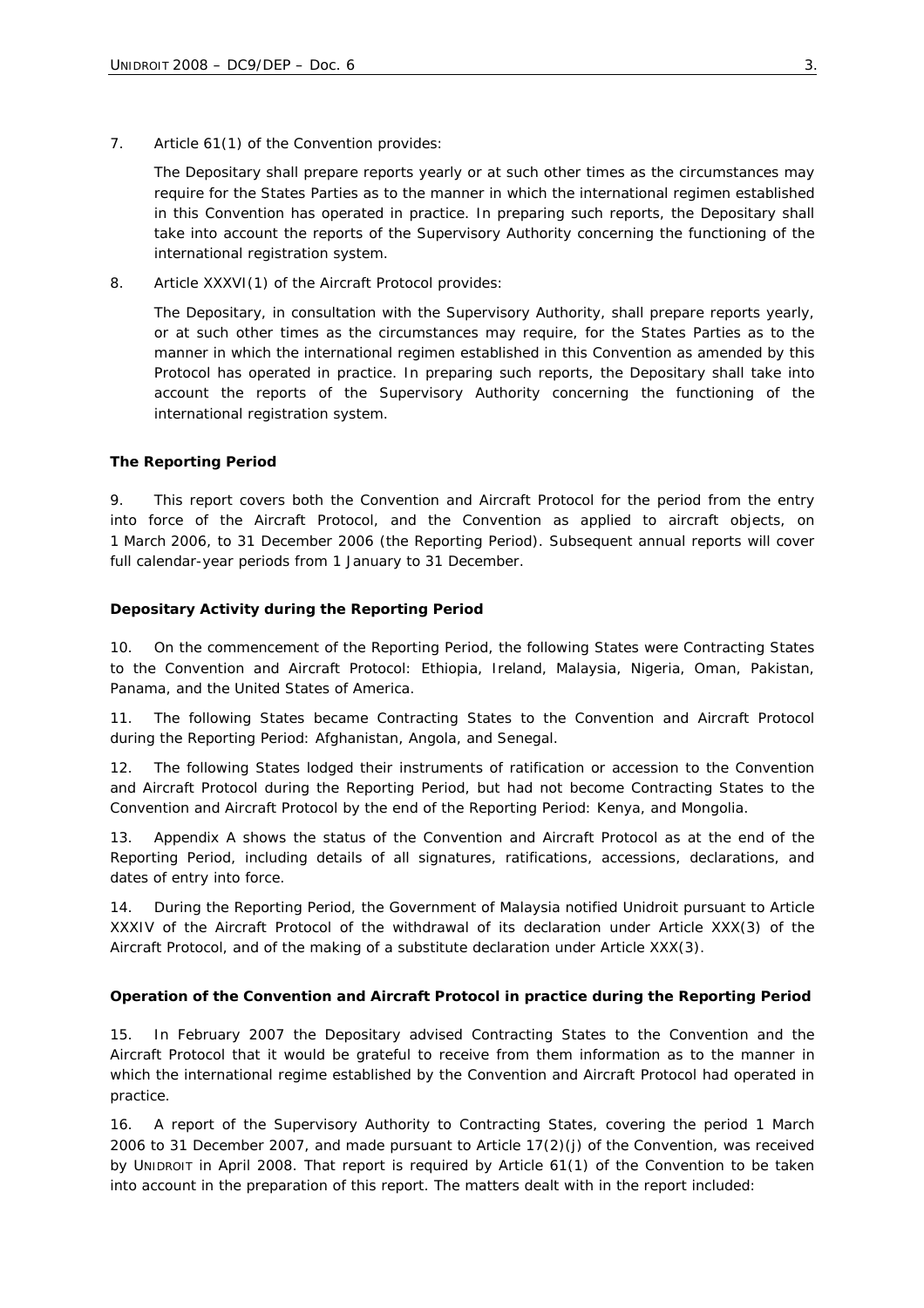- the establishment of the Commission of Experts of the Supervisory Authority of the International Registry (CESAIR), and the holding of the first meeting of CESAIR on 6 to 8 November 2006 which formulated Rules of Procedure for CESAIR and recommended a number of amendments to the *Regulations and Procedures for the International Registry<sup>2</sup>*;
- monitoring activities by the Supervisory Authority, including meetings and communications with the International Registry and receipt and processing of information received from the Depositary; and
- the costs of the Supervisory Authority during the first 12 months of the operation of the International Registry.

17. A report of the International Registry of International Interests in Aircraft Equipment, *Annual Statistical Report 1 February 2006 – 31 December 2006*, was published in July 2007.**<sup>3</sup>** That report notes that during the period 1 February 2006 (when the International Registry began issuing digital certificates to administrators) and 31 December 2006:

- Approximately 7,500 administrators and users had been approved to act on behalf of user entities;
- 15,000 objects had 33,000 interests registered against them in 10,200 registration sessions; and
- Almost 33,500 search sessions had been conducted.

The report also details transaction volumes and transaction revenues by type, geography, and month, as well as changes to the Registry system and information about complaints made to the Registrar.

18. The Depositary is not aware of any national court or tribunal decisions during the Reporting Period involving the Convention or Aircraft Protocol.

# **Review Conferences**

Article 61(2) of the Convention and Article XXXVI(2) of the Aircraft Protocol provide for the convening of Review Conferences at the request of not less than twenty-five percent of the States Parties. During the Reporting Period the Depositary received no requests for the convening of a Review Conference pursuant to Article 61(2) of the Convention and Article XXXVI(2) of the Aircraft Protocol.

 $\overline{a}$ **2** ICAO DOC 9864, available from the ICAO internet site: www.icao.org.

**<sup>3</sup>** The report is available via the internet site of the International Registry: www.internationalregistry.aero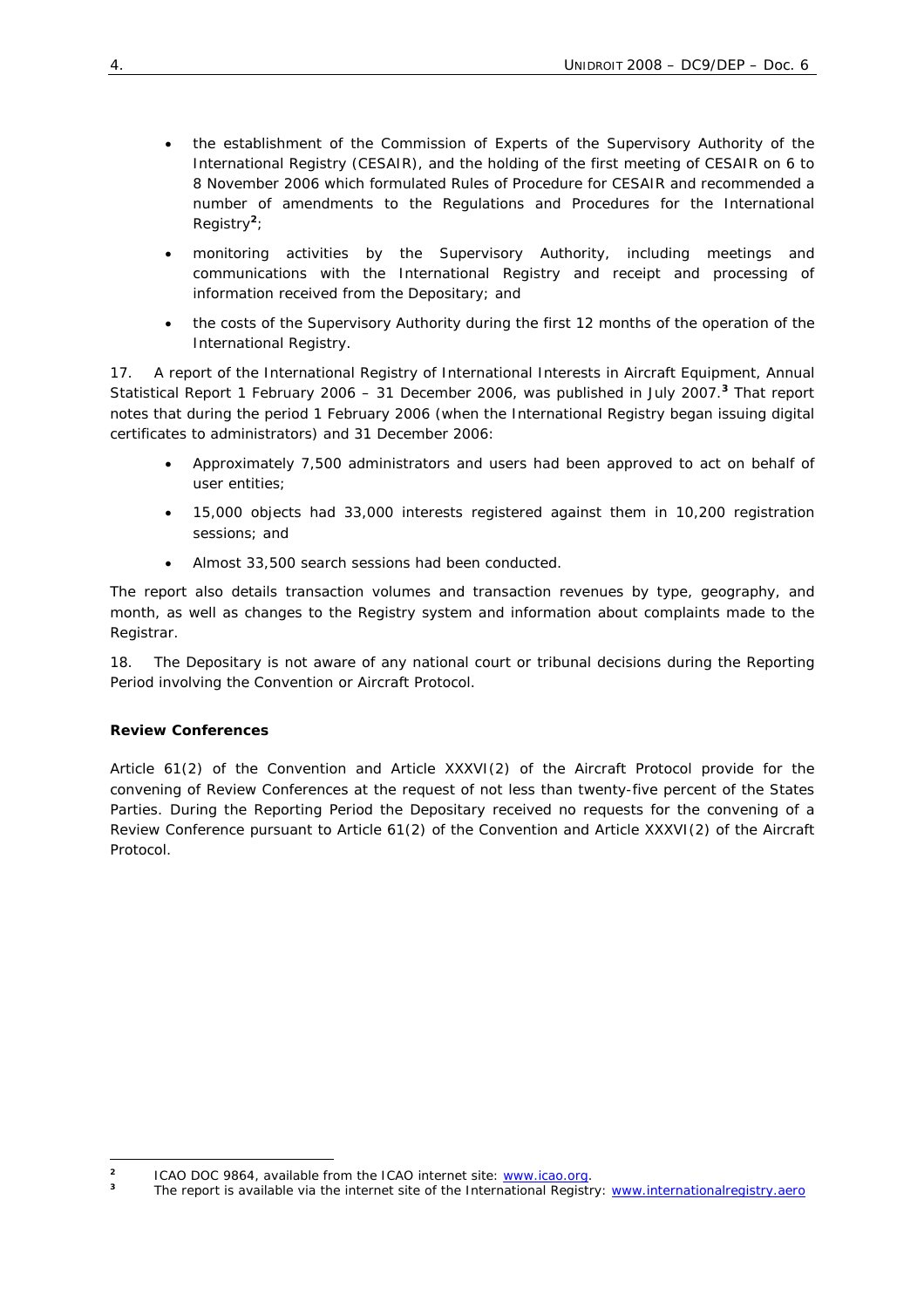# **APPENDIX A**

# **CONVENTION ON INTERNATIONAL INTERESTS IN MOBILE EQUIPMENT** *CONVENTION RELATIVE AUX GARANTIES INTERNATIONALES PORTANT SUR DES MATERIELS D'EQUIPEMENT MOBILES*

| Adoption:                                                                                   |                  | Place: Cape Town / Lieu: Le Cap<br>Date: 16.11.2001 |                                                                                                                |                                                      |                                                |  |
|---------------------------------------------------------------------------------------------|------------------|-----------------------------------------------------|----------------------------------------------------------------------------------------------------------------|------------------------------------------------------|------------------------------------------------|--|
| Entry into force / Entrée en vigueur:                                                       |                  | Date: 01.04.2004 (ex Art. 49(1))                    |                                                                                                                |                                                      |                                                |  |
| Depositary / Dépositaire:<br><b>UNIDROIT</b>                                                |                  |                                                     |                                                                                                                |                                                      |                                                |  |
| STATE / ETAT                                                                                | <b>SIGNATURE</b> |                                                     | RATIFICATION (RT)<br>ACCEPTANCE / ACCEPTATION (AC)<br>APPROVAL / APPROBATION (AP)<br>ACCESSION / ADHESION (AS) | <b>DECLARATIONS</b>                                  | ENTRY INTO FORCE /<br><b>ENTREE EN VIGUEUR</b> |  |
| Afghanistan                                                                                 |                  |                                                     | 25.07.2006 (AS)                                                                                                | Arts. $39(1)(a)$ , $39(1)(b)$ ,<br>40, 52, 53, 54(2) | 01.11.2006                                     |  |
| Angola                                                                                      |                  |                                                     | 30.04.2006 (AS)                                                                                                | Arts. $39(1)(a)$ , 40, 54(2)                         | 01.08.2006                                     |  |
| <b>Burundi</b>                                                                              | 16.11.2001       |                                                     |                                                                                                                |                                                      |                                                |  |
| Canada                                                                                      | 31.03.2004       |                                                     |                                                                                                                |                                                      |                                                |  |
| Chile / Chili                                                                               | 16.11.2001       |                                                     |                                                                                                                |                                                      |                                                |  |
| China / Chine                                                                               | 16.11.2001       |                                                     |                                                                                                                |                                                      |                                                |  |
| Congo                                                                                       | 16.11.2001       |                                                     |                                                                                                                |                                                      |                                                |  |
| Cuba                                                                                        | 16.11.2001       |                                                     |                                                                                                                |                                                      |                                                |  |
| Ethiopia / Ethiopie                                                                         | 16.11.2001       |                                                     | $21.11.2003$ (RT)                                                                                              | Arts. $39(1)(a)$ , 40, 54(2)                         | 01.04.2004                                     |  |
| France                                                                                      |                  | 16.11.2001                                          |                                                                                                                |                                                      |                                                |  |
| Germany / Allemagne<br>(with declaration at signature /<br>avec déclaration à la signature) |                  | 17.09.2002                                          |                                                                                                                |                                                      |                                                |  |
| Ghana                                                                                       |                  | 16.11.2001                                          |                                                                                                                |                                                      |                                                |  |
| Ireland / Irlande                                                                           |                  | 29.07.2005 (AS)                                     | Arts. 39(1)(a), 39(1)(b),<br>54(2)                                                                             | 01.11.2005                                           |                                                |  |
| Italy / Italie                                                                              |                  | 06.12.2001                                          |                                                                                                                |                                                      |                                                |  |
| Jamaica / <i>Jamaïque</i>                                                                   |                  | 16.11.2001                                          |                                                                                                                |                                                      |                                                |  |
| Jordan / Jordanie                                                                           | 16.11.2001       |                                                     |                                                                                                                |                                                      |                                                |  |
| Kenya                                                                                       | 16.11.2001       |                                                     | 13.10.2006 (RT)                                                                                                | Arts. 39(1)(a), 39(1)(b),<br>40, 53, 54(2)           | 01.02.2007                                     |  |
| Lesotho                                                                                     |                  | 16.11.2001                                          |                                                                                                                |                                                      |                                                |  |
| Malaysia / Malaisie                                                                         |                  |                                                     | 02.11.2005 (AS)                                                                                                | Arts. $39(1)(a)$ , $39(1)(b)$ ,<br>40, 53, 54(2)     | 01.03.2006                                     |  |
| Mongolia / Mongolie                                                                         |                  |                                                     | 19.10.2006 (AS)                                                                                                | Arts. $39(1)(a)$ , $39(1)(b)$ ,<br>53, 54(2)         | 01.02.2007                                     |  |
| Nigeria                                                                                     | 16.11.2001       |                                                     | 16.12.2003 (RT)                                                                                                | Art. $54(2)$                                         | 01.04.2004                                     |  |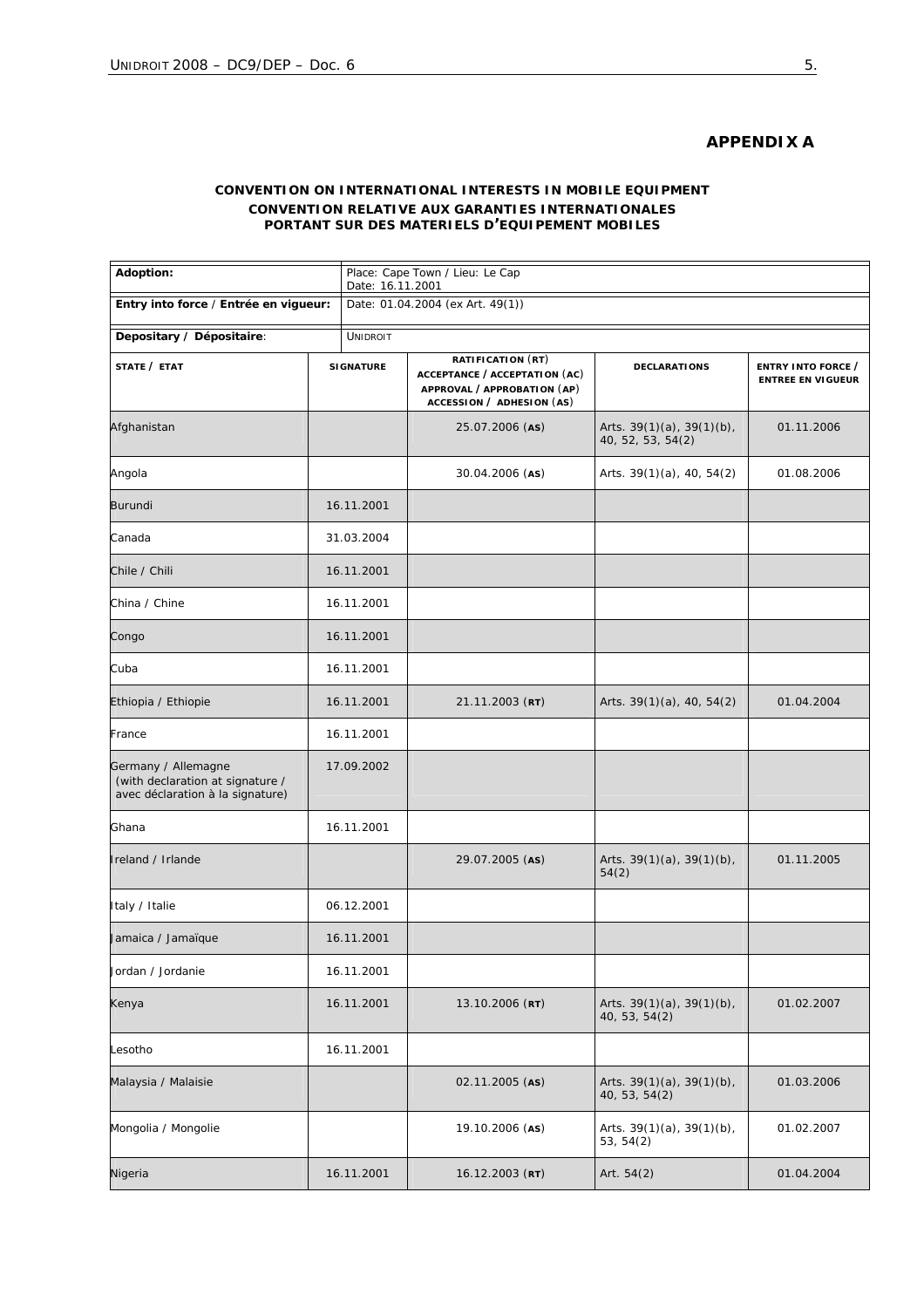| Oman                                                                                                 |                             | 21.03.2005 (AS) | Arts. $39(1)(a)$ , $39(1)(b)$ ,<br>40, 52, 53, 54(2)            | 01.07.2005 |
|------------------------------------------------------------------------------------------------------|-----------------------------|-----------------|-----------------------------------------------------------------|------------|
| Pakistan                                                                                             |                             | 22.01.2004 (AS) | Arts. $39(1)(a)$ , $39((1)(b)$ ,<br>$39(4)$ , 40, 52, 53, 54(2) | 01.05.2004 |
| Panama                                                                                               | 11.09.2002                  | 28.07.2003 (RT) | Arts. $39(1)(a)$ , $39(1)(b)$ ,<br>$39(4)$ , 50, 53, 54(2)      | 01.04.2004 |
| Saudi Arabia / Arabie saoudite                                                                       | 12.03.2003                  |                 |                                                                 |            |
| Senegal / Sénégal                                                                                    | 02.04.2002                  | 09.01.2006 (RT) | Arts. $39(1)(a)$ , $39(1)(b)$ ,<br>40, 52, 53, 54(2)            | 01.05.2006 |
| Sudan / Soudan                                                                                       | 16.11.2001                  |                 |                                                                 |            |
| Switzerland / Suisse                                                                                 | 16.11.2001 ad<br>referendum |                 |                                                                 |            |
| Tanzania / Tanzanie                                                                                  | 16.11.2001                  |                 |                                                                 |            |
| Tonga                                                                                                | 16.11.2001                  |                 |                                                                 |            |
| Turkey / Turquie                                                                                     | 16.11.2001                  |                 |                                                                 |            |
| <b>Ukraine</b>                                                                                       | 09.03.2004                  |                 |                                                                 |            |
| United Kingdom / Royaume-Uni<br>(with declaration at signature /<br>avec déclaration à la signature) | 16.11.2001                  |                 |                                                                 |            |
| United States of America /<br>Etats- Unis d'Amérique                                                 | 09.05.2003                  | 28.10.2004 (RT) | Arts. $39(1)(a)$ , $39(1)(b)$ ,<br>54(2)                        | 01.02.2005 |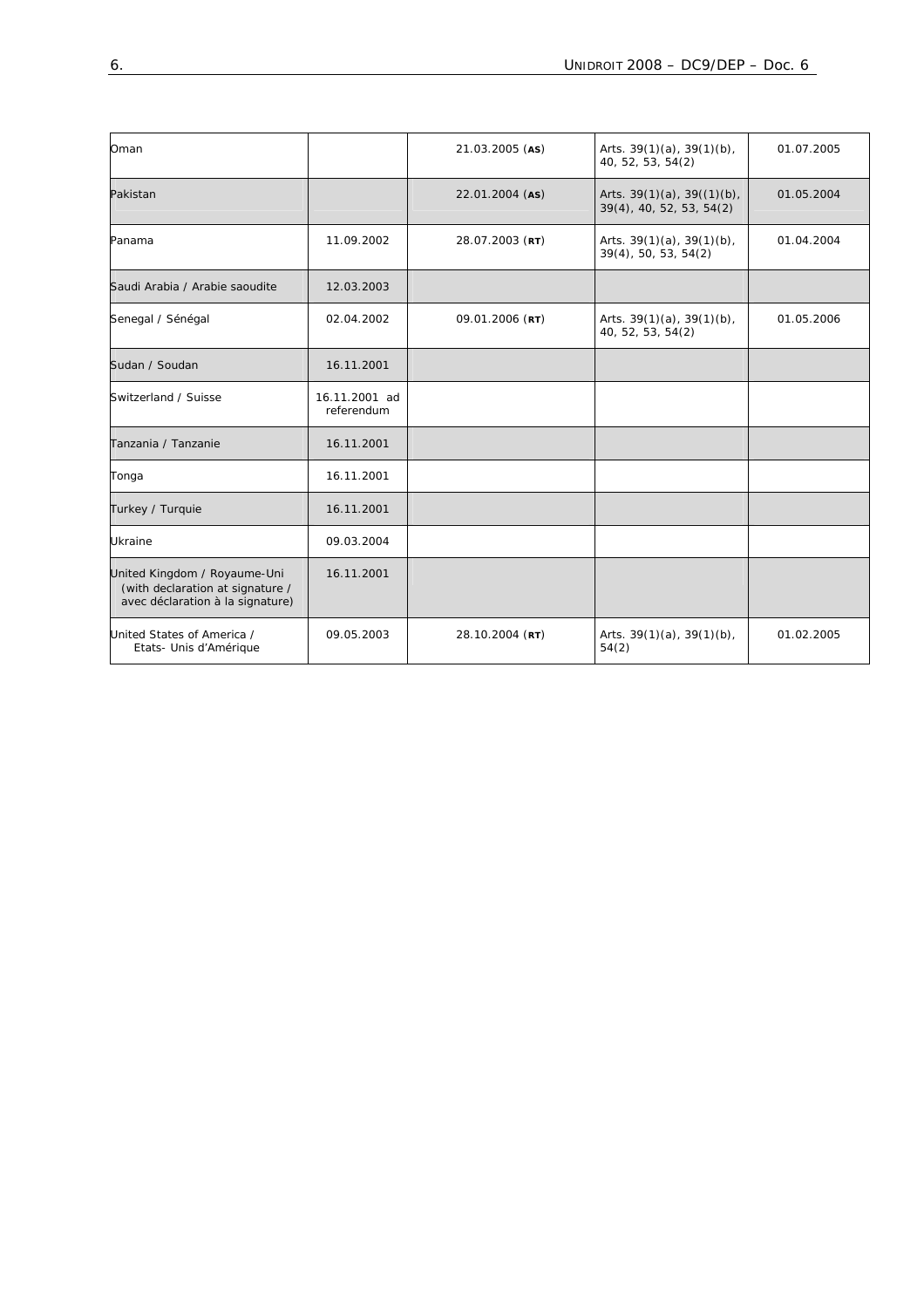### **PROTOCOL TO THE CONVENTION ON INTERNATIONAL INTERESTS IN MOBILE EQUIPMENT ON MATTERS SPECIFIC TO AIRCRAFT EQUIPMENT**

*PROTOCOLE PORTANT SUR LES QUESTIONS SPECIFIQUES AUX MATERIELS D'EQUIPEMENT AERONAUTIQUES A LA CONVENTION RELATIVE AUX GARANTIES INTERNATIONALES PORTANT SUR DES MATERIELS D'EQUIPEMENT MOBILES*

| Adoption:                                                                                   |                  | Place: Cape Town / Lieu: Le Cap<br>Date: 16-11-2001                                                            |                                 |                                                |  |  |
|---------------------------------------------------------------------------------------------|------------------|----------------------------------------------------------------------------------------------------------------|---------------------------------|------------------------------------------------|--|--|
| Entry into force:<br>Entrée en vigueur:                                                     |                  | Date: 01.03.2006 (ex Art. XXVIII(1))                                                                           |                                 |                                                |  |  |
| Depositary / Dépositaire:                                                                   | <b>UNIDROIT</b>  |                                                                                                                |                                 |                                                |  |  |
| STATE / ETAT                                                                                | <b>SIGNATURE</b> | RATIFICATION (RT)<br>ACCEPTANCE / ACCEPTATION (AC)<br>APPROVAL / APPROBATION (AP)<br>ACCESSION / ADHESION (AS) | <b>DECLARATIONS</b>             | ENTRY INTO FORCE /<br><b>ENTREE EN VIGUEUR</b> |  |  |
| Afghanistan                                                                                 |                  | 25.07.2006 (AS)                                                                                                | Arts. XXIX, XXX(1), (2),<br>(3) | 01.11.2006                                     |  |  |
| Angola                                                                                      |                  | 30.04.2006 (AS)                                                                                                | Art. XXX(1), (2), (3)           | 01.08.2006                                     |  |  |
| Burundi                                                                                     | 16.11.2001       |                                                                                                                |                                 |                                                |  |  |
| Canada                                                                                      | 31.03.2004       |                                                                                                                |                                 |                                                |  |  |
| Chile / Chili                                                                               | 16.11.2001       |                                                                                                                |                                 |                                                |  |  |
| China / Chine                                                                               | 16.11.2001       |                                                                                                                |                                 |                                                |  |  |
| Congo                                                                                       | 16.11.2001       |                                                                                                                |                                 |                                                |  |  |
| Cuba                                                                                        | 16.11.2001       |                                                                                                                |                                 |                                                |  |  |
| Ethiopia / Ethiopie                                                                         | 16.11.2001       | 21.11.2003 (RT)                                                                                                | Art. XXX(1), (2), (3)           | 01.03.2006                                     |  |  |
| France                                                                                      | 16.11.2001       |                                                                                                                |                                 |                                                |  |  |
| Germany / Allemagne<br>(with declaration at signature /<br>avec déclaration à la signature) | 17.09.2002       |                                                                                                                |                                 |                                                |  |  |
| Ghana                                                                                       | 16.11.2001       |                                                                                                                |                                 |                                                |  |  |
| Ireland / Irlande                                                                           |                  | 23.08.2005 (AS)                                                                                                | Art. XXX(1), (2)                | 01.03.2006                                     |  |  |
| Italy / Italie                                                                              | 06.12.2001       |                                                                                                                |                                 |                                                |  |  |
| Jamaica / Jamaïque                                                                          | 16.11.2001       |                                                                                                                |                                 |                                                |  |  |
| Jordan / Jordanie                                                                           | 16.11.2001       |                                                                                                                |                                 |                                                |  |  |
| Kenya                                                                                       | 16.11.2001       | 13.10.2006 (RT)                                                                                                | Art. XXX(1), (2), (3)           | 01.02.2007                                     |  |  |
| Lesotho                                                                                     | 16.11.2001       |                                                                                                                |                                 |                                                |  |  |
| Malaysia / Malaisie                                                                         |                  | 02.11.2005 (AS)                                                                                                | Art. XXX(1), (2), (3)           | 01.03.2006                                     |  |  |
| Mongolia / Mongolie                                                                         |                  | 19.10.2006 (AS)                                                                                                | Art. XXX(1), (2), (3)           | 01.02.2007                                     |  |  |
| Nigeria                                                                                     | 16.11.2001       | 16.12.2003 (RT)                                                                                                |                                 | 01.03.2006                                     |  |  |